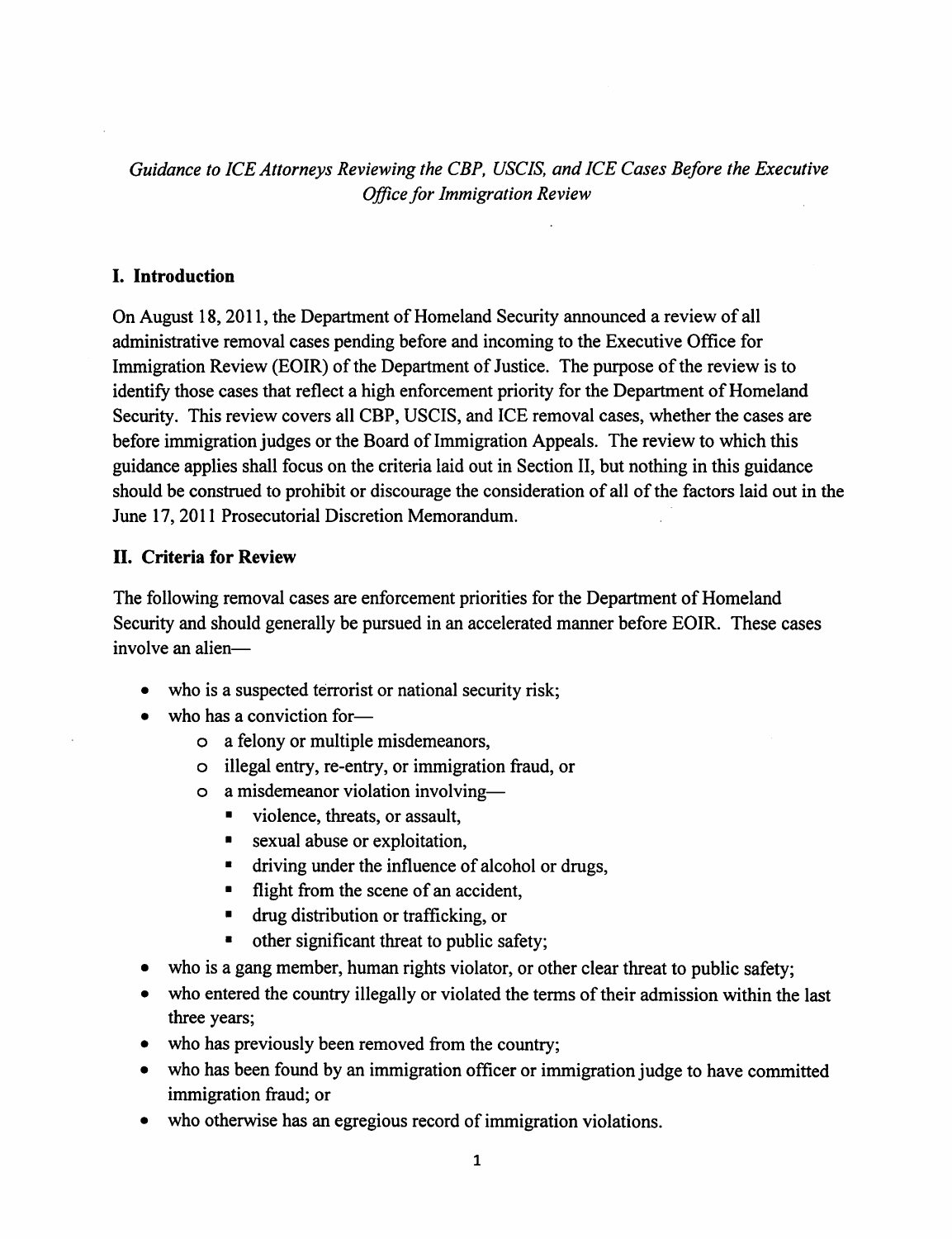The following cases are generally not enforcement priorities for the Department of Homeland Security and should be carefully considered for prosecutorial discretion on a case-by-case basis to avoid unnecessary diversion of resources from the enforcement priorities identified above. These cases involve an alien-

- who is a member in good standing of the Coast Guard or Armed Forces of the United States, an honorably discharged veteran of the Coast Guard or Armed Forces of the United States, or the spouse or child of such a member or veteran;
- who is a child, has been in the United States for more than five years, and is either in school or has successfully completed high school (or its equivalent);
- who came to the United States under the age of sixteen, has been in the United States for more than five years, has completed high school (or its equivalent), and is now pursuing or has successfully completed higher education in the United States;
- who is over the age of sixty-five and has been present in the United States for more than ten years;
- who is a victim of domestic violence in the United States, human trafficking to the United States; or of any other serious crime in the United States;
- who has been a lawful permanent resident for ten years or more and has a single, minor conviction for a non-violent offense;
- who suffers from a serious mental or physical condition that would require significant medical or detention resources; or
- who has very long-term presence in the United States, has an immediate family member who is a United States citizen, and has established compelling ties and made compelling contributions to the United States.

# III. National Security and Public Safety Checks

If an ICE attorney decides to exercise prosecutorial discretion to dismiss or administratively close.a particular case or matter, the attorney must first ensure that the alien in question is vetted for national security and public safety concerns. No exercise of discretion under this case review may proceed without this vetting.

## IV. Special Rule for Asylum Cases

ICE attorneys may agree to the administrative closure of removal proceedings of an individual who filed an asylum application if the individual jointly requests administrative closure with the immigration judge. Upon the filing of such a joint request, however, the individual will be subject to 8 CFR 208.7(a)(2) which tolls the 180-day clock for employment authorization eligibility.